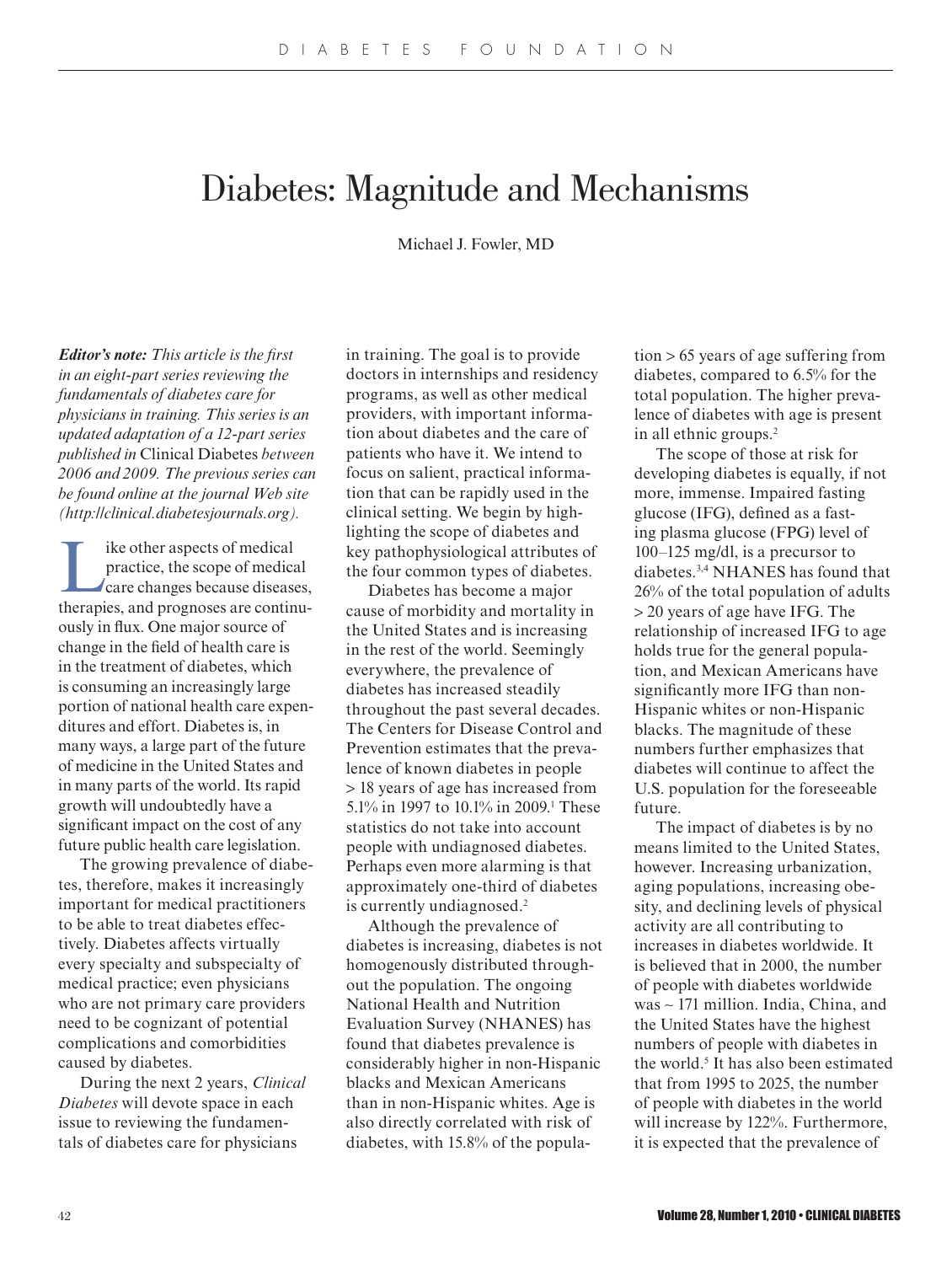diabetes in developed countries will increase by 27% in adult populations, and the prevalence in underdeveloped countries will increase by 42%. Adjusted for population changes, this would constitute a 170% increase in the number of people with diabetes from 1995 to 2025.<sup>6</sup>

The economic impact of diabetes is profound. In 2007, the American Diabetes Association (ADA) estimated the direct and indirect costs of diabetes. The direct economic cost of diabetes for the people who have the disease in the United States was estimated to be \$116 billion. When one considers the indirect costs of diabetes, such as loss of productivity, disability, and early mortality, the cost is even higher, approaching \$174 billion in 2007. It is important to remember, however, that these estimates do not include the economic cost of undiagnosed diabetes, nor do they include the magnitude of immeasurable costs, such as human pain and suffering caused by the disease.<sup>7</sup>

Classifying diabetes has been a difficult undertaking. Diabetes is a heterogeneous group of diseases that, through various mechanisms, cause hyperglycemia. The ADA defines diabetes as "a group of metabolic diseases characterized by hyperglycemia resulting from defects in insulin secretion, insulin action, or both." It is important to emphasize that the heterogenous group of diseases that are collectively known as diabetes have distinct pathophysiological mechanisms and therefore require different approaches to treatment.<sup>3</sup>

To further delineate these mechanisms, the ADA also offers a simple classification system for the various forms of diabetes. Previous classification systems have focused on the treatment rather than the cause of hyperglycemia. Previous terminology included distinctions such as

"non-insulin-dependent diabetes," "insulin-requiring diabetes," and "late-onset diabetes." To promote better understanding and therefore better treatment of the disease, the ADA now recommends the use of four broad categories based on the etiology of diabetes. These categories include type 1 diabetes, type 2 diabetes, gestational diabetes mellitus (GDM), and other specific forms of diabetes.<sup>8</sup> It is important to understand which pathological process may be taking place in a particular patient because this will determine the necessary treatment to control the disease and predict potential outcomes.

## **Type 1 Diabetes**

Absolute insulin deficiency caused by autoimmune-mediated destruction of pancreatic β-cells characterizes type 1 diabetes. Previously, this condition has been called "insulin-dependent diabetes" or "juvenile diabetes." It is thought to be caused by a combination of environmental factors, such as viral infection, superimposed on a genetic susceptibility. It accounts for ∼ 10% of those with diabetes in the United States, but the prevalence may be increasing. The disorder may be further subclassified into type 1A if autoimmune markers are found, usually at the time of diagnosis.<sup>3</sup> Type 1B diabetes is an absolute insulin deficiency in which no autoimmune markers can be identified. Type 1B diabetes may be more common in people of Asian heritage.<sup>9</sup>

As mentioned above, type 1 diabetes is a multifactoral autoimmune disease thought to arise from a complex interaction between both genetic susceptibility and environmental insult(s). First, an individual is born with an immune system that is thought to be predisposed to developing type 1 diabetes. There is a strong association of type 1 diabetes with individuals who possess

particular HLA haplotypes. HLA DR4-DQ8 and DR3-DQ2 are present in > 90% of children with type 1A diabetes, whereas it is generally only present in ∼ 40–50% of Caucasian populations. Furthermore, 30–50% of patients with type 1A diabetes are heterozygotes for HLA DR4-DQ8 and DR3-DQ2, whereas this combination of alleles is only present in ∼ 2.4% of the general population.10 It is important to note, however, that these are associations and that most people with the above HLA alleles do not develop type 1 diabetes, demonstrating that other factors are involved in the development of the disease.

Many triggers have been proposed for the development of type 1 diabetes in genetically susceptible individuals. Viruses, such as enteroviruses, coxackie virus, and rubella, have been proposed as culprits but have not been definitively shown to induce type 1 diabetes.<sup>11</sup> Food additives or toxins, such as nitrosamines, have also been proposed as a cause of diabetes.12 Some investigators have also implicated cow's milk as an initiating factor in the development of autoimmunity in type 1 diabetes.13 None of these theories has evolved into a clear cause-and-effect initiator of diabetes.

By whatever initiating mechanism, the autoimmune destruction of β-cells leads to a progressive decline in the body's insulin secretory capacity. Eventually, this decline manifests itself in hyperglycemia after a large carbohydrate load, such as a meal or a glucose tolerance test. When ∼ 80% of β-cells have been destroyed, patients develop the first clinical symptoms of diabetes. Interestingly, the rate of β-cell decline can vary based on age, with older patients who develop type 1 diabetes typically experiencing a much more gradual decline in β-cell mass.14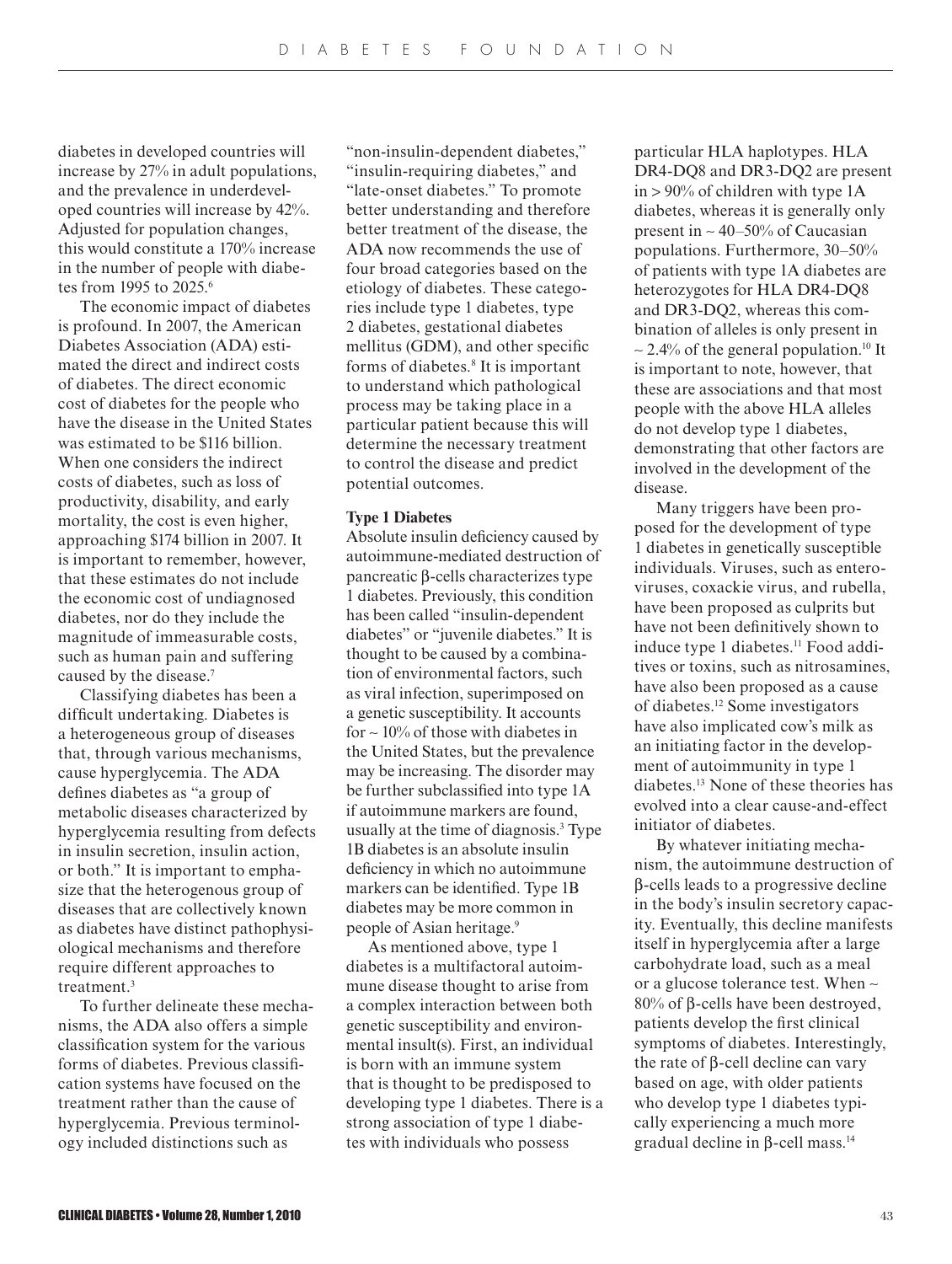#### **Type 2 Diabetes**

Type 2 diabetes is a heterogeneous group of conditions that constitute ∼ 90% of diabetes in the United States. Like type 1 diabetes, type 2 diabetes also involves both genetic susceptibility and environmental factors, although the genetic component may be greater than in type 1 diabetes. It is caused by a combination of insulin resistance and relative insulin deficiency with increased hepatic glucose production. It is important to note that some individuals experience predominantly insulin resistance and others insulin deficiency. Insulin resistance is generally thought to precede insulin deficiency.

Obesity is associated with increased insulin resistance and may be the reason type 2 diabetes is more common in obese individuals. The precise mechanism by which obesity leads to insulin resistance is not completely described but may be related to several biochemical factors, such as free fatty acids, leptin, tumor necrosis factor-α, and other substances. In addition, many genetic polymorphisms may play a part in insulin resistance, possibly through post-insulin receptor signal transduction mechanisms.<sup>14</sup>

What is well established, however, is that overweight and obesity are strongly associated with development of type 2 diabetes and may be responsible for the majority of the growing diabetes pandemic described above.<sup>15</sup> Furthermore, weight loss is strongly associated in prospective studies with decreased progression from IGT to type 2 diabetes.16 This information leads to strong recommendations for health care providers to encourage weight reduction to prevent or control type 2 diabetes.

Insulin resistance alone, however, does not cause diabetes. Most obese people do not develop type 2 diabetes, despite increased insulin

resistance.17 For type 2 diabetes to emerge, there must also be relative insulin deficiency. Before type 2 diabetes develops, the pancreatic β-cells increase their production of insulin to compensate for increased insulin resistance. Studies have demonstrated that there is measurable β-cell hypertrophy present in obese subjects who do not have diabetes. For unclear reasons, β-cell secretory capacity gradually declines in some individuals, leading to the development of type 2 diabetes.

As β-cell insulin secretory capacity declines, type 2 diabetes begins to develop. Initially, hyperglycemia is only observed after large meals, as in type 1 diabetes. As β-cell function declines further, however, hyperglycemia becomes more severe. Studies have suggested that  $40\%$  of β-cell mass may be lost in individuals who have glucose intolerance, and ∼ 60% may be lost when clinical type 2 diabetes develops.18 Hepatic insulin resistance and relative insulin deficiency also lead to increased hepatic gluconeogenesis, which further worsens hyperglycemia. Eventually, the degree of hyperglycemia worsens and becomes virtually universal if left untreated.<sup>14</sup>

The cause of β-cell failure in type 2 diabetes is unknown. In addition to a genetic predisposition, studies have also demonstrated higher rates of apoptosis and decreased β-cell mass in patients with type 2 diabetes.18 The U.K. Prospective Diabetes Study showed that insulin deficiency was a progressive condition that did not seem to be affected by whether a patient received sulfonylurea or metformin therapy.19 There are also increased amounts of amyloid deposits in the isets of patients with type 2 diabetes.<sup>20</sup> Many authors speculate that increased insulin resistance may be a genetic trait that can be worsened by obesity and that β-cells compensate for this increased resistance. Some individuals, however, cannot maintain this compensation because of β-cell failure, which leads to the development of type 2 diabetes.

#### **GDM**

The ADA defines GDM as "any degree of glucose intolerance with onset or first recognition during pregnancy."<sup>8</sup> The ADA has proposed a classification system based on O'Sullivan's criteria, which were established in the 1960s.<sup>21</sup> There are also other acceptable criteria, and these classification systems will be discussed in greater detail in the next issue of *Clinical Diabetes*.

The prevalence of GDM varies based on the population studied. It complicates ∼ 4% of pregnancies in the United States, or ∼ 135,000 cases per year.<sup>3</sup> GDM is associated with an increased risk of preeclampsia, cesarean delivery, fetal macrosomia, and an increased risk of hypertension and diabetes after pregnancy.<sup>22</sup> It is also important to recognize that, infrequently, autoimmune (type 1) diabetes may present itself during pregnancy. Women who exhibit rapid progression of diabetes or experience diabetes that does not resolve after pregnancy should be screened for markers of diabetes autoimmunity.

Several factors are thought to contribute to the development of GDM. Chief among these is increased insulin resistance. Pregnancy is associated with marked increases in insulin resistance to levels typically associated with type 2 diabetes.<sup>22</sup> Insulin resistance increases in midpregnancy and throughout the third trimester. This increase in insulin resistance is thought to be caused by increased maternal adipose tissue, effects of placental hormones of pregnancy, and increased clearance of insulin by the placenta. $23$  It is also important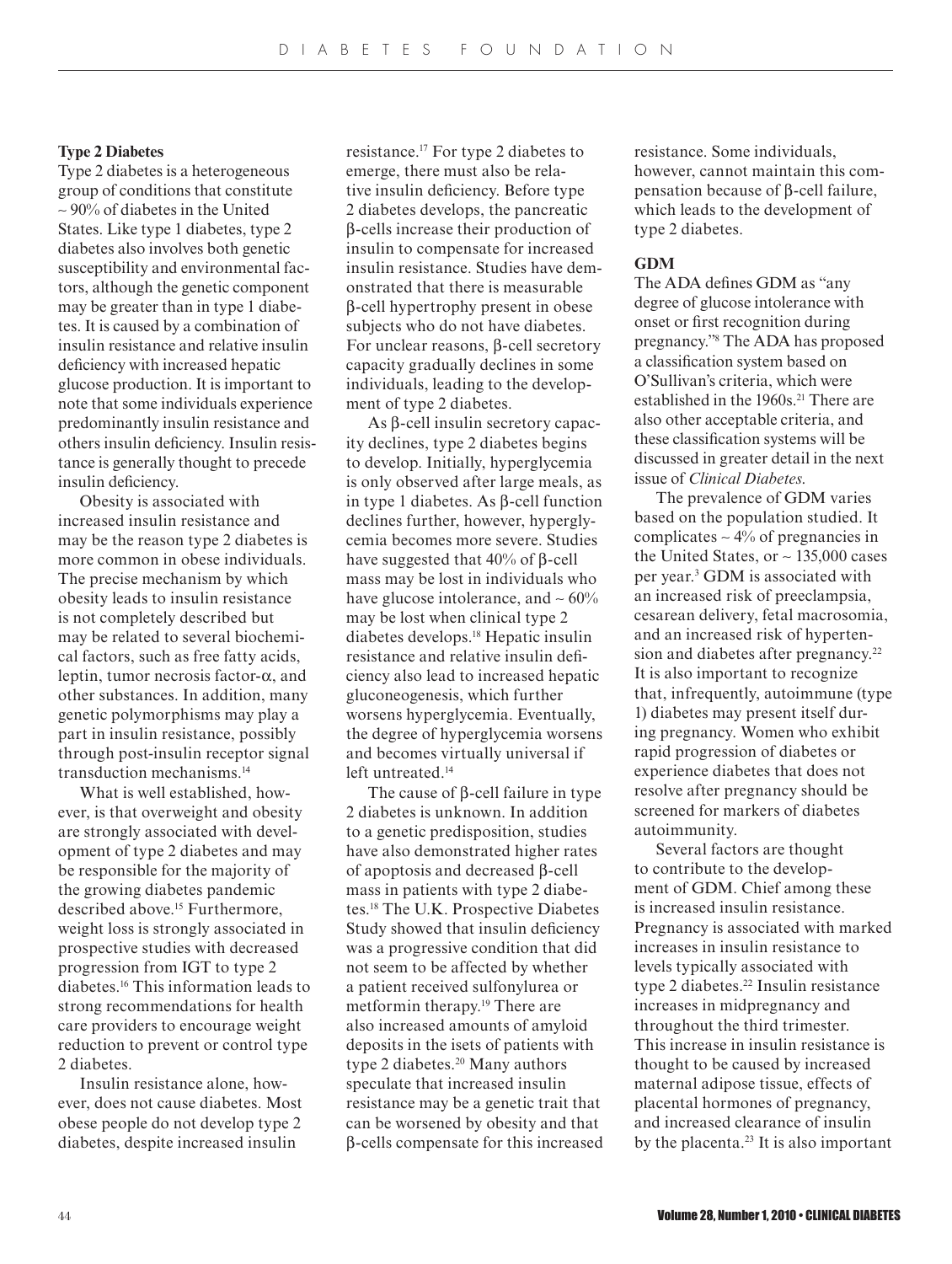to note that women who experience GDM tend to have greater insulin resistance than women without GDM after pregnancy. This suggests that women who develop GDM may be more insulin resistant at baseline and therefore also at higher risk for developing type 2 diabetes after pregnancy.<sup>24</sup>

GDM is a powerful predictor of type 2 diabetes later in life. Some studies have shown that as many as 70% of women who experience GDM will develop type 2 diabetes within 10 years after delivery. It is important to note, however, that the risk of diabetes varies markedly in different studies and in patients of different ethnic backgrounds.25 This body of knowledge leads to recommendations that women who have been found to have GDM be screened regularly for diabetes after pregnancy and pursue aggressive lifestyle interventions that may prevent the development of type 2 diabetes.

#### **Other Specific Forms of Diabetes**

The ADA recognizes > 56 other specific types of diabetes. Although discussion of all of these forms is beyond the scope of this review, several are particularly relevant in general medical practice.

Diseases of the exocrine pancreas constitute one of the more common other forms of diabetes in general medical practice. This group of disorders includes such conditions as cystic fibrosis, pancreatitis, trauma, pancreatic resection, hemochromatosis, and other causes. These disorders cause insulin deficiency through destruction of the pancreatic β-cell. The degree of diabetes is generally proportionate to the amount of injury to the pancreas, although it is important to note that certain individuals may have limited β-cell reserve (such as those with early type 2 diabetes) before pancreatic injury and may therefore

develop diabetes after what appears to be minor loss of pancreatic tissue. Another clinically important aspect in caring for these patients is that they may be more susceptible to hypoglycemia if they have lost α-cells in addition to β-cells and therefore do not have normal glucagon secretion.

Several hormones oppose the action of insulin and are therefore diabetogenic if secreted in excess. Examples of such hormones include cortisol, growth hormone, glucagon, and epinephrine. Many of these hormones lead to hyperglycemia by increasing hepatic glucose production or decreasing insulin sensitivity. Conditions that cause excess secretion of these substances can result in frank diabetes. Treatment, in addition to the usual care of diabetes, should be directed toward controlling the underlying hormonal excess, such as removing an endocrine tumor.

Several monogenetic defects in β-cell function have been described. They are collectively referred to as maturity-onset diabetes of the young (MODY). Typically, they manifest themselves in infancy or childhood and cause impaired insulin secretion with relatively normal insulin action and are inherited in an autosomaldominant manner. There are also several genetic disorders that lead to abnormal insulin action. Examples include leprechaunism, type A insulin resistance, and Rabson-Mendenhall syndrome.<sup>8</sup>

Physicians in training today can expect to treat many patients with diabetes during their career. It is important to note, as described above, that the number of patients who have diabetes will increase substantially in the foreseeable future as the population ages, becomes more ethnically diverse, and unless current trends are abated, becomes more obese. Furthermore, as the

number of patients with diabetes grows, so will the pharmaceutical armamentarium used to control the disorder. These two factors make it important to focus a great deal of time and effort to understanding this disease during training because of its importance in many patients' lives and to society as a whole. During the next 2 years, *Clinical Diabetes* will help physicians in training master the core features of this disorder.

## **REFERENCES**

1 National Diabetes Surveillance System, Centers for Disease Control and Prevention: Data and trends [article online]. Available from http://www.cdc.gov/nchs/data/nhis/ earlyrelease/200909\_14.pdf

2 Cowie CC, Rust KF, Byrd-Holt DD, Eberhardt MS, Flegal KM, Engelgau MM, Saydah SH, Williams DE, Geiss LS, Gregg EW: Prevalence of diabetes and impaired fasting glucose in adults in the U.S. population: National Health and Nutrition Examination Survey 1999–2002. *Diabetes Care* 29:1263–1268, 2006

3 Expert Committee on the Diagnosis and Classification of Diabetes Mellitus: Report of the Expert Committee on the Diagnosis and Classification of Diabetes Mellitus. *Diabetes Care* 20:1183–1197, 1997

4 Expert Committee on the Diagnosis and Classification of Diabetes Mellitus: Follow-up report on the diagnosis of diabetes mellitus. *Diabetes Care* 26:3160–3167, 2003

5 Wild S, Roglic G, Green A, Sicree R, King H: Global prevalence of diabetes. *Diabetes Care* 27:1047–1053, 2004

6 King H, Aubert RE, Herman WH: Global burden of diabetes, 1995–2025. *Diabetes Care* 21:1414–1431, 1998

7 American Diabetes Association: Economic costs of diabetes in the U.S. in 2007. *Diabetes Care* 31:596–615, 2008

8 American Diabetes Association: Diagnosis and classification of diabetes mellitus [Position Statement]. *Diabetes Care* 28:S43–S48, 2006

9 Abiru N, Kawasaki E, Eguch K: Current knowledge of Japanese type 1 diabetic syndrome. *Diabetes Metab Res Rev* 18:357–366, 2002

<sup>10</sup>Devendra D, Eisenbarth GS: Immunologic endocrine disorders. *J Allergy Clin Immunol* 111:S624–S636, 2003

<sup>11</sup>Lammi N, Karvonen M, Tuomilehto J: Do microbes have a causal role in type 1 diabetes? *Med Sci Monit* 11:RA63–RA69, 2005

<sup>12</sup>Helgason T, Jonasson MR: Evidence for a food additive as a cause of ketosis-prone diabetes. *Lancet* 318:716–720, 1981

<sup>13</sup>Oute V, Knip M, Paronen J, Hamalainen A, Muona P, Vaatainen M,